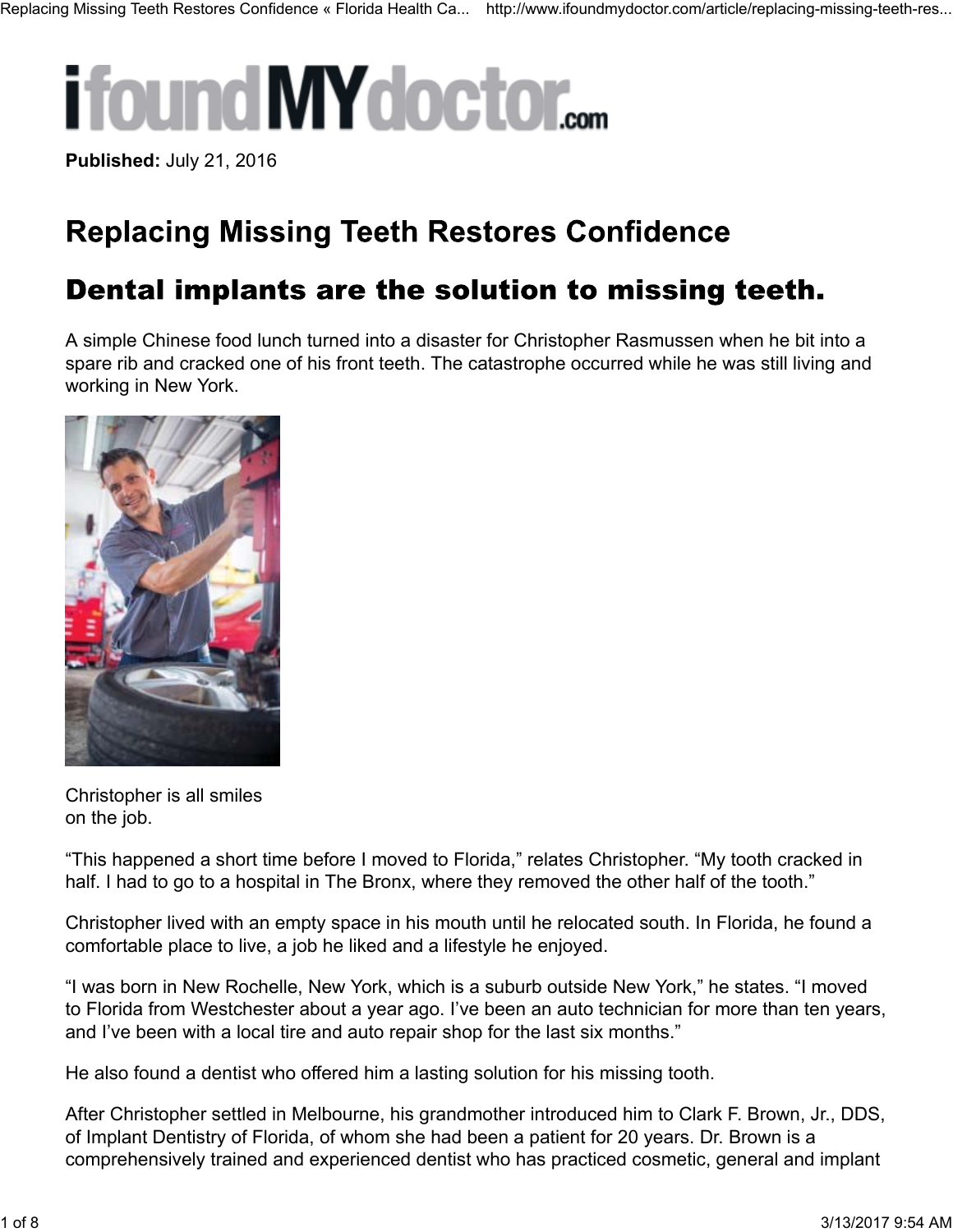dentistry in Melbourne for more than 30 years. During the initial visit, Dr. Brown and his staff impressed Christopher.

"It was a very friendly atmosphere when I walked in," he says. "Everyone greeted me enthusiastically. Dr. Brown came in with a big smile on his face and was very nice. I'm not a fan of dentists, but he put me at ease immediately. He spoke to me not in medical terms, but in layman's terms, so I could understand what was going on. Everybody I dealt with was very nice."

Dr. Brown explained that Christopher's tooth was "dead," and that's why it so easily cracked. The dentist also noted that a second tooth right next to the one that had cracked was also dead and needed to be extracted and replaced. The teeth were on the top of his mouth toward the front in a very visible position.

"They're the ones right next to my front teeth," confirms Christopher. "Every time I smiled, I had a huge gap in my mouth. I was so embarrassed for a couple of months before I had gone to Dr. Brown."

After his evaluation, Dr. Brown recommended dental implants to replace Christopher's two missing teeth. The dentist also explained that Christopher would need bone grafting to build up sufficient bone mass to securely place the implants.

"First of all, he explained in depth why I couldn't do a bridge," remembers Christopher. "Secondly, he explained the seriousness of not having the bone to be able to place the implants. If he were to just do the procedure, the implants would fall out.

"He told me implants were the best solution and why. He's a dentist, so I needed to accept his recommendation. When people bring their cars to me, I make recommendations to people as a mechanic. I tell them, *This is what you should do so eventually a bigger problem won't occur*."

#### Replacement options

Russell Martin's father was a military man, and Russell spent part of his childhood overseas. Originally from New York, Russell's family moved to Spain when he was young, and it was there that Russell was raised and educated. Another move brought his family back to the States, to Florida, where he's lived for the past 25 years.

Russell has flourished in Florida. He has a career in construction and a thriving business.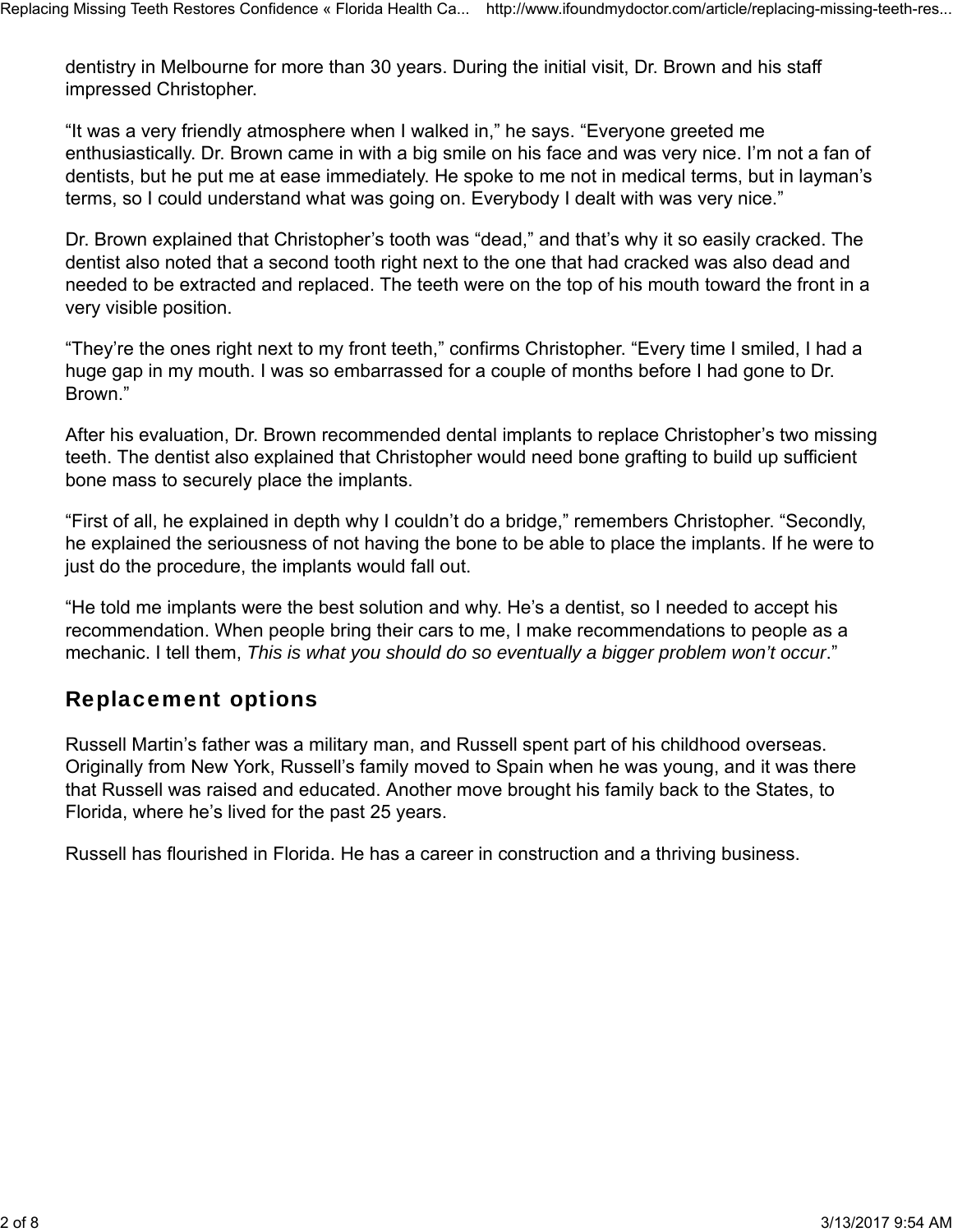

Russell is impressed with the quality of his implants.

"I'm a home builder and also the owner/operator of a local design center," he shares. "We do kitchens and baths, flooring and stone fabrication. We also build cabinetry and sell sinks and faucets. Basically, we're a one-stop center."

Like Christopher, Russell had some teeth that were failing, and he was searching for a dentist who could provide a lasting, quality solution. His fiancée and both of his parents are patients of Dr. Brown, and they recommended him.

"I had some bad teeth on my right side due to a couple of accidents," describes Russell. "I had gotten into a motorcycle accident when I was sixteen and another accident when I was about twenty six. I just never got my teeth taken care of.

"My teeth were cracked and also had cavities in them. I wanted to find a dentist who was qualified and did quality work.

Russell also liked Dr. Brown from their first meeting. He was impressed by Dr. Brown's knowledge and manner. Russell developed a trust in him right away.

"I thought Dr. Brown was a really nice guy," he remarks. "He was confident. He knew what he was doing. He didn't even have to say anything, I just knew it, and I liked that. I like someone who is confident."

Russell's failing teeth were located on the right side in the back. He notes that they occasionally caused him some discomfort, but they mostly caused him a problem when chewing.

"I had pain every now and then, because some of the fillings fell out," notes Russell. "Those teeth were all filled at the same time and only lasted probably five to ten years. I had one of them capped, and the cap just broke off, so I wouldn't smile.

"I had trouble chewing. I had to chew mostly on the left side of my mouth, and I avoided real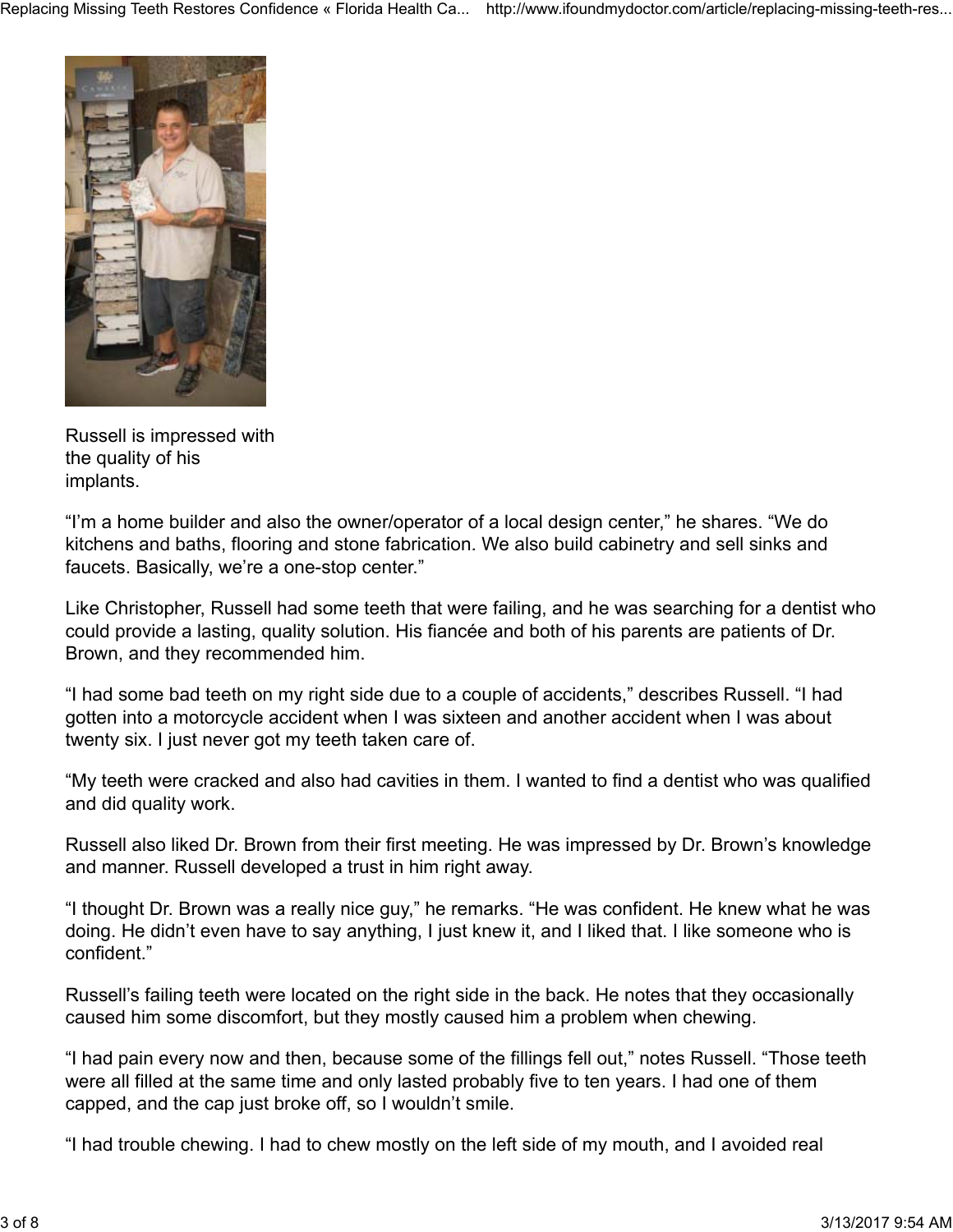crunchy foods."

As he did with Christopher, Dr. Brown performed a complete evaluation of Russell's mouth and dental situation. When he was done, he presented Russell with a list of treatment choices for restoring his deteriorating teeth and reconstructing his smile.

"Dr. Brown is a straight shooter," observes Russell. "He gave me options, which was good. I do the same in my business; I give people options. The options were dentures, a partial, a bridge or implants.

"I asked him his opinion. *Which will be best? Which is most cost effective?*" He basically gave me the rundown about what was high quality and will last me a long time. He told me the implants were the best choice.

"As a designer, builder and fabricator, I tell my clients the same thing. *This is my opinion, the better quality usually is going to last longer. You might have to invest a little more initially, but it saves you in the long run."*

Russell illustrates that point by noting how one of the teeth that was replaced by a dental implant had been capped three times.

"I spent all that money three times, when I could have spent it just once on the implant."

#### Patient support

People with failing or missing teeth sometimes have issues that might make them hesitant about choosing dental implants. Dr. Brown notes that both Russell and Christopher needed extra support during their treatment. He adds that this hesitation is not uncommon.



**Christopher** 

"Often, patients are just interested in the front teeth because they want to be able to smile," acknowledges Dr. Brown. "Of course, smiling is important, but the back teeth should not be ignored. The teeth in the front weren't meant to chew. They're meant to bite into food and move it to the back, where there are larger teeth that were designed to chew the food.

"When patients are missing teeth in the back, not only are they not chewing properly, they're also putting more force on the teeth in the front, which can accelerate tooth loss in the front. So, having teeth in the back is important, and implants are the best way to get those teeth back.

"In Russell's case, we placed two implants in the back of his mouth, and positioned the replacement teeth on top of them. That restored his chewing ability on the right side."

Christopher faced a physical hurdle with his treatment. In his upper jaw, he lacked the bone mass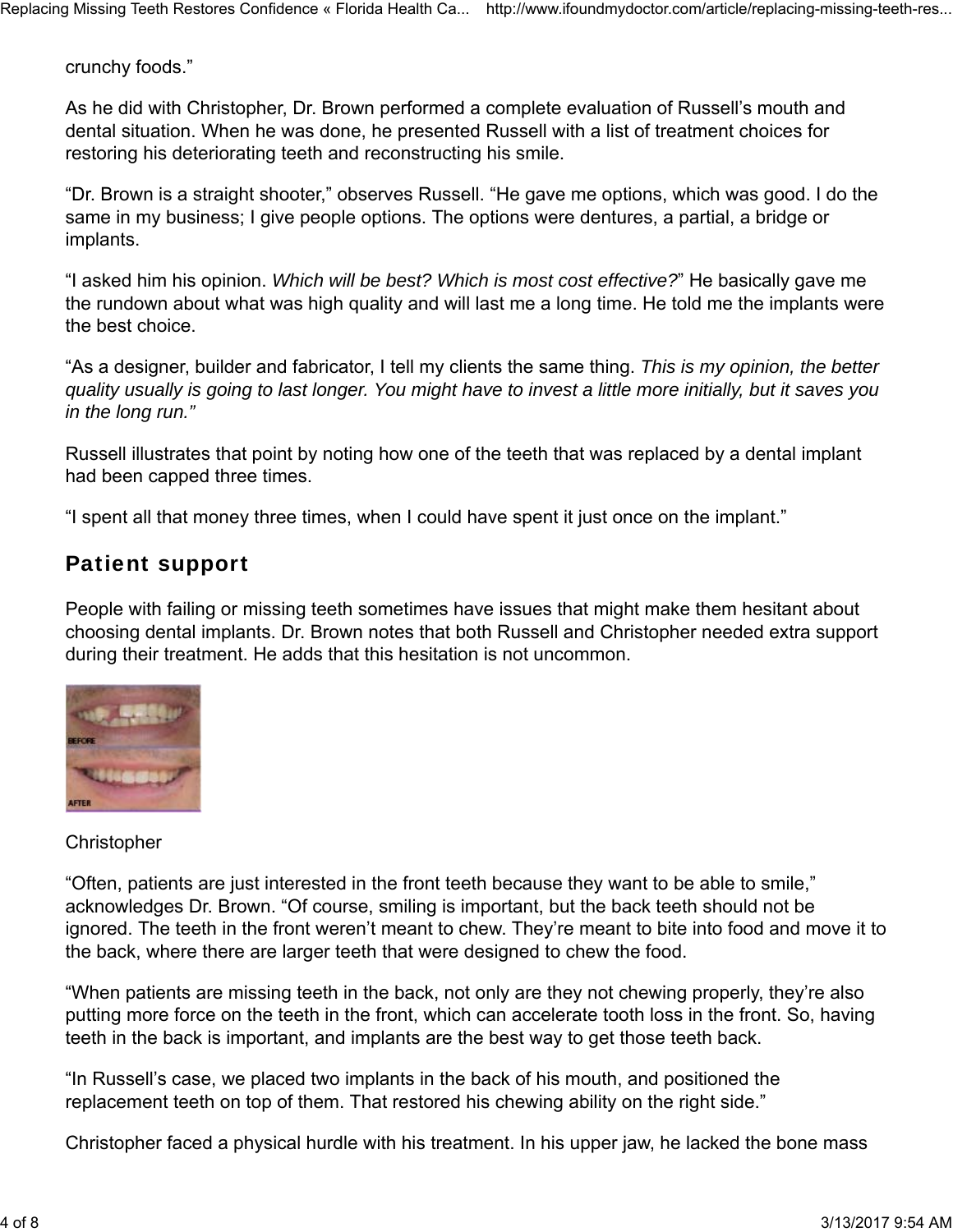required to hold the implants in place.

"Many times, when teeth are removed, particularly on the top, there isn't enough bone remaining to secure an implant," explains Dr. Brown. "Either the bone is too thin or there's not enough bone before you get to where the sinus is located."

When this occurs, Dr. Brown can do a special type of bone grafting called a *sinus graft*. During a sinus graft, dentists enter the open space from inside the mouth and go through the side to access the membrane that lines the sinus. They lift up the membrane and insert the grafting material. A sinus graft is a very predictable method of creating bone in the upper area of the jaw.

"Essentially, we add the thickness of bone that we need with the graft and put the membrane over the top of that," informs Dr. Brown. "The membrane is designed to keep tissue out and to allow the bone to grow. After we have good bone established, which usually takes anywhere from three to six months, we can place the implants and the teeth on top of them.

"This is another way we can make dental implants available to more people. Even if patients don't have a lot of bone, there's still hope. With bone grafting and sinus grafting, the conditions can be created for successful implant placement."

Christopher was given a sinus graft, which produced sufficient bone to securely hold his implants in place.

#### Seeing is believing

Using updated technology now available at Implant Dentistry of Florida, Dr. Brown is able to do precise placement of dental implants by placing them with guidance. He can do this thanks to recent upgrades to his computer, 3-D imaging equipment and CEREC CAD/CAM system.

"Now, I can do precise placement of the implant as opposed to an as-accurate-as-possible placement," reports Dr. Brown. "To do this, I start with where I want the final tooth to be and work backward."

The first step in the process is to take an intraoral image with the CEREC 3-D camera and a 3-D x-ray with the cone beam CT scanner. Dr. Brown then imports the intraoral image into his cone beam scanner, which translates it into x-ray images.

"Using those images, I can virtually place the implant in the exact position it needs to be in to support the final restoration," educates Dr. Brown. "The data showing where I want the implant is sent back to the CEREC, where I can design the surgical guide for the implant surgery on the computer. After I design the guide, it is created by the CEREC milling unit."

The guide itself is milled out of a block of acrylic right in the office at Implant Dentistry of Florida.



"I put the guide in the patient's mouth and then the implants are placed through it," states Dr. Brown. "It guides the exact position and depth for the implants, and makes the surgery quick and easy. This technique also eliminates the need for any scalpel or sutures."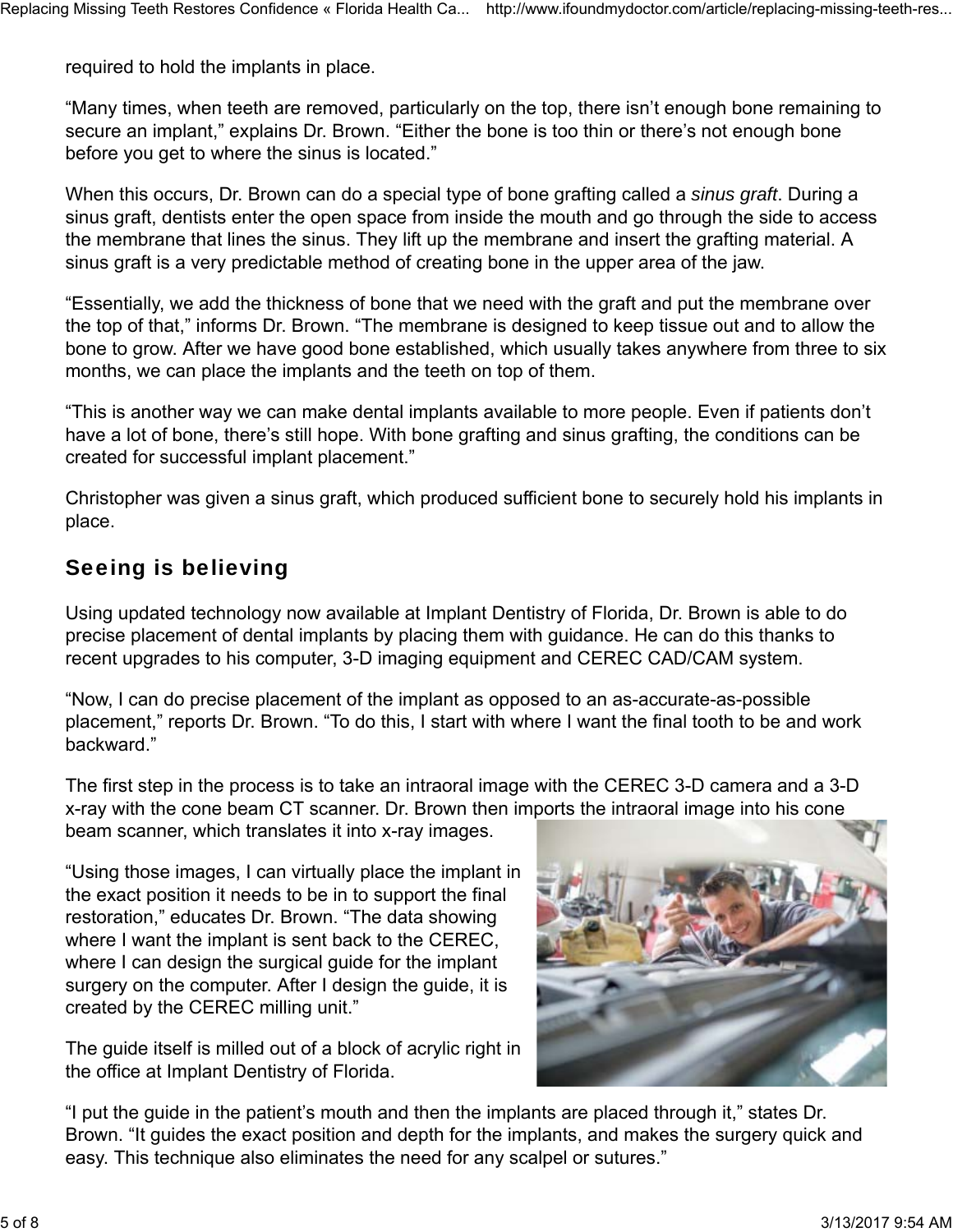#### Implant positive

When Christopher and Russell completed their treatment and had their dental implants, they were both very happy with the final outcome. They were amazed at how much the restorations looked and functioned like their natural teeth.

"They're just like real teeth," relates Russell. "You cannot tell the difference. I'm not worried about them breaking. I'm not worried about them looking different. They look exactly like my teeth."

"They're beautiful," agrees Christopher. "They look like my original teeth, and they act like my original teeth. I can eat a sandwich again. It was hard to bite into a sandwich before."

Getting chewing function back was important to Russell, too. He is now able to eat the foods he avoided because he can chew them without disability and discomfort.

"I can chew on my right side now," says Russell. "I can eat crunchy foods. I can do everything I could before my teeth were messed up."

Russell is thrilled with Dr. Brown and with the treatment he received from him. Under his care, there was little pain with the tooth extraction and implant procedures. Like Christopher, Russell is not a fan of dentists, but he says the dentist and his staff helped make his visits comfortable and easy.



"Dr. Brown is great," notes Russell. "The whole staff is

great. They know what they're doing. The staff is nice and they calmed me down. Going to the dentist isn't always the most pleasant thing, but they assured me everything was going to be okay."

The staff also impressed Christopher, as did the technology available at Implant Dentistry of Florida. In his profession, having the right tools for the job is imperative to getting the job done right.

"The staff was awesome and nice," describes Christopher. "They told light jokes that put me at ease. The facility is top of the line. Dr. Brown's got equipment there that I've never seen in any other doctor's office. He showed me on the computer where my implants would be and where he was drilling and the whole plan. It was state of the art.

"Being an auto technician, I understand about tools and how to get the job done. Dr. Brown definitely has the equipment to get it done."

With great outcomes and having had excellent experiences, Russell and Christopher are pleased that they chose Dr. Brown and Implant Dentistry of Florida. Both have indicated that they would gladly pass on the word about the outstanding dentist and his practice.

"I would definitely recommend implants, and I would definitely recommend Dr. Brown," offers Christopher. "I won't go anywhere else while I'm in Florida."

"Dr. Brown is the man," adds Russell. "He's one hundred percent qualified. I've been to a lot of other dentists, and I definitely recommend him. Dr. Brown is top notch."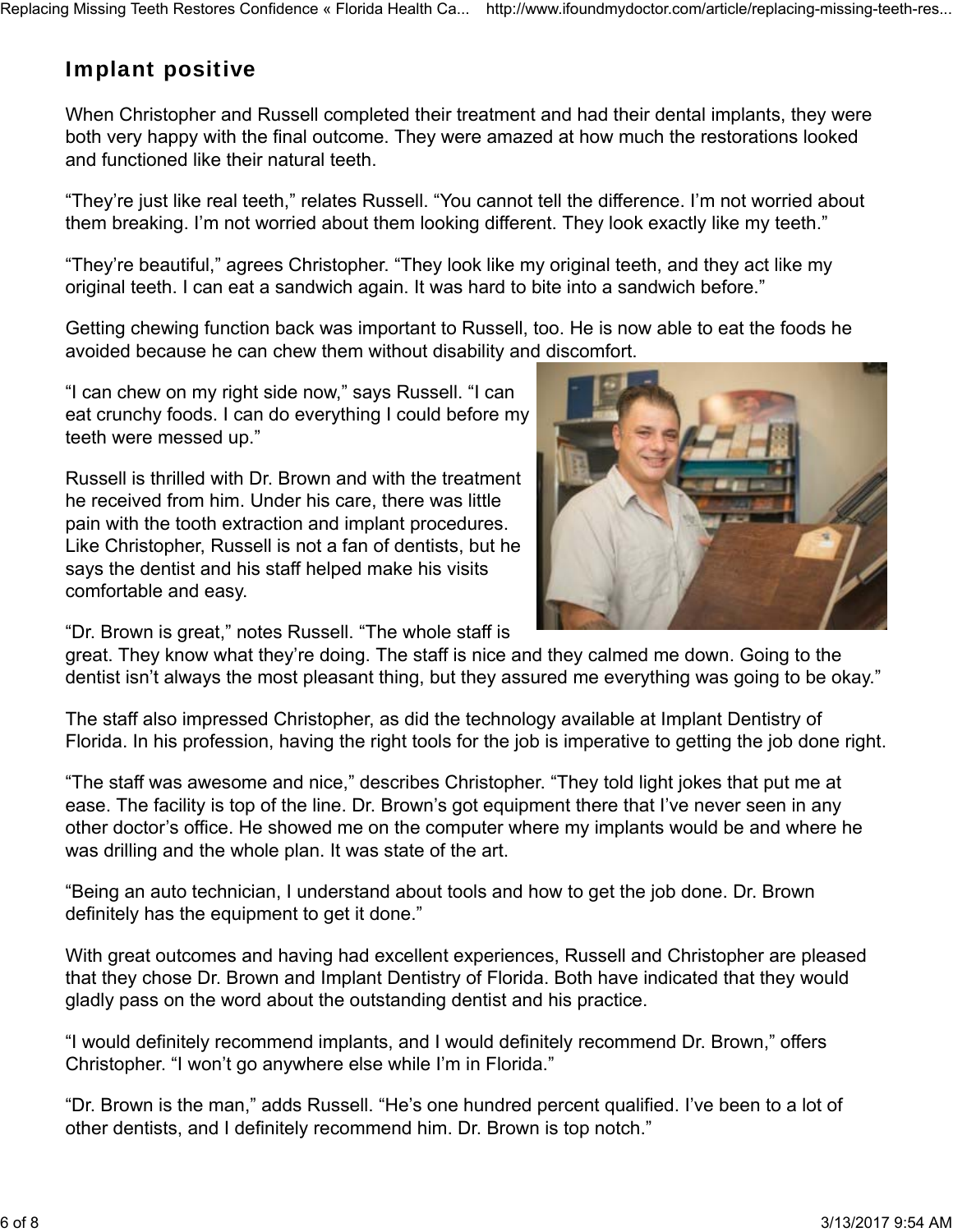Replacing Missing Teeth Restores Confidence « Florida Health Ca... http://www.ifoundmydoctor.com/article/replacing-missing-teeth-res...

*FHCN article by Patti DiPanfilo. Photos by Nerissa Johnson. Before image courtesy of Deland Implant Dentistry.*